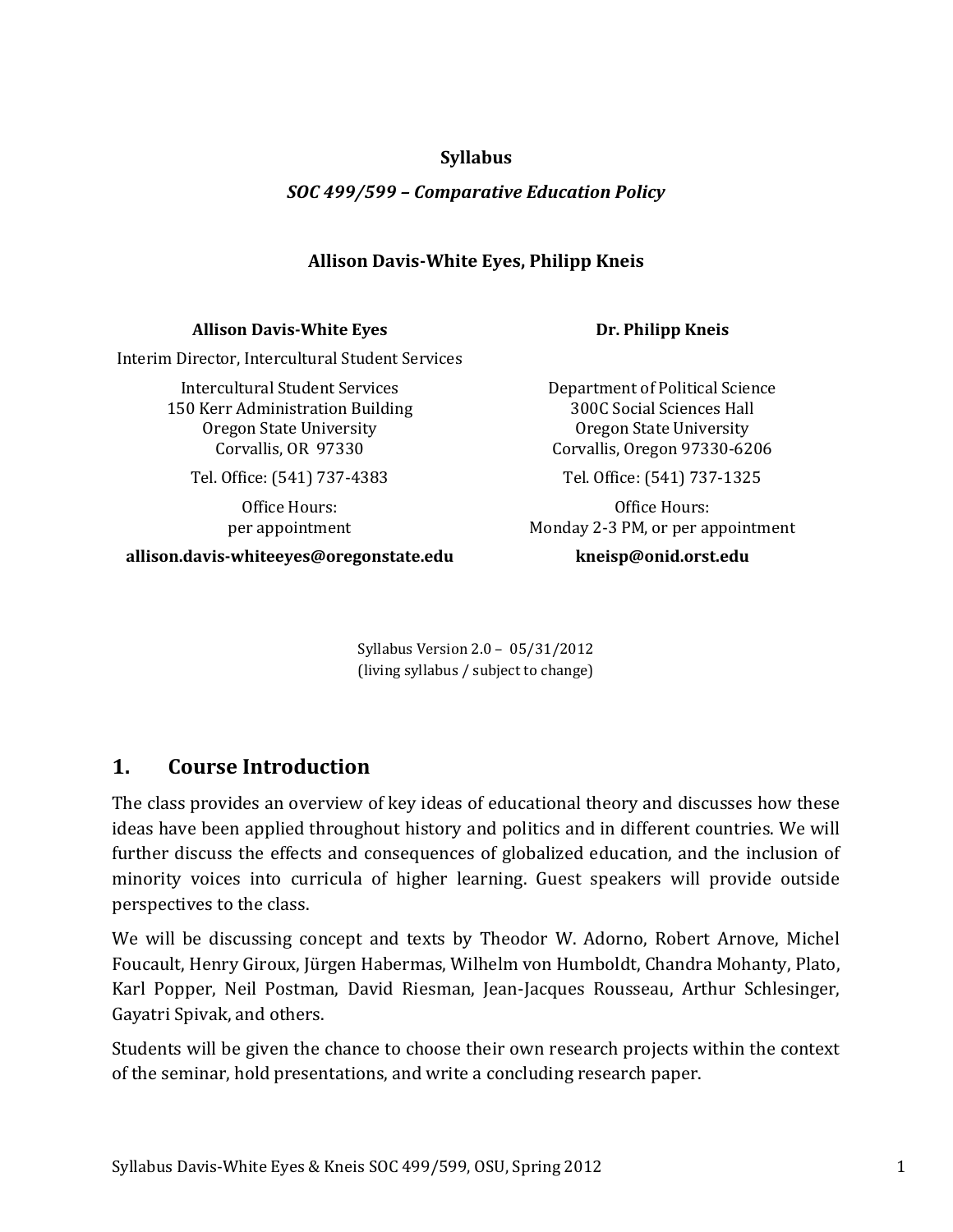The principal goal is to develop an understanding of the theory and practice of education, to be able to theorize both, in order to comprehend past and present policy challenges.

Furthermore, students will be reading and presenting research articles, in order to develop own research interests and skills. A concluding research paper will be based on research presentations.

The seminar depends on the active participation of every single member of the class.

# **2. Student Learning Outcomes**

The course seeks to develop in students…

- an understanding for central ideas around education, specifically as they relate to the search for the ideal polity
- a sense for the complex interchange between different theoretical approaches to education, changing historical circumstances, practical considerations, and ideas of the ideal polity
- an understanding of recent developments in Europe, the U.S. and the world, and the ability to connect these to historical trends
- an understanding of the necessity to theorize education, history and politics, and to apply different theoretical models to different circumstances
- the ability to present the basic argument of a scholarly text
- the ability to work collaboratively on a presentation
- the ability to conduct own research and write a research paper based upon what was discussed in class, and the student's own research interest

# **3. Course Policy**

- Attendance is mandatory.
- A seminar thrives on the regular participation of every single member of the group. You are expected to participate actively in the discussions, and you should feel free to do so. This is a place to learn, not a place to be perfect. You do not need to be intimidated. Everyone is in the same boat.
- Respect your fellow students.
- If somebody makes a mistake, be patient and understanding. Make any criticism about the argument and the issue, not about the person.
- People are indeed able to see things differently, even though they have the same facts.
- During the course there may be some unforeseen circumstances which arise that alter the schedule below. In this case it will be YOUR responsibility to be in class to find out what those adjustments might be.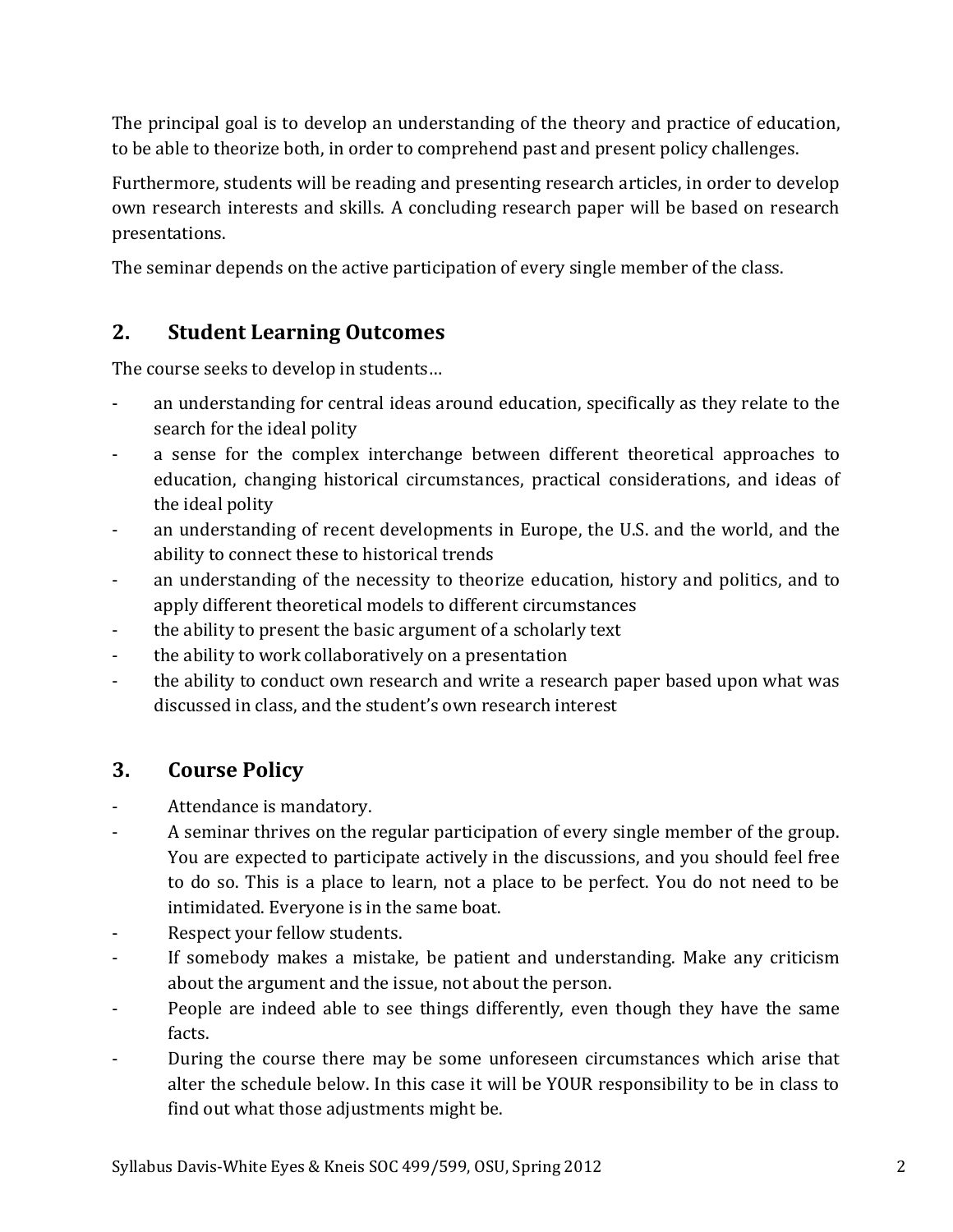- This is a living syllabus, it may be subject to change.
- If you are experiencing problems with this course, its content, the readings, my teaching style, I strongly encourage you to raise your concerns at the earliest possible moment. You can do so by visiting me during my office hours.
- Student Conduct: To fully understand student conduct expectations (definitions and consequences of plagiarism, cheating, etc.), see

<http://oregonstate.edu/studentconduct/regulations/index.php#acdis>.

- The Writing Center provides students with a free consulting service for their writing assignments, see [http://cwl.oregonstate.edu/owl.php.](http://cwl.oregonstate.edu/owl.php)
- In the case that I feel attendance and reading progress are below reasonable expectations, I reserve the right to do an unannounced quiz at the beginning of a session in order to check on reading progress. These would have 2 questions. If every question is answered correctly, your total point balance will be unaffected. Any question answered wrongly (or not at all) will downgrade your total points by - 0.25 points. You can avoid such tests if everybody attends regularly, participates actively, and does their reading.

# **4. Bibliography**

See Blackboard for further reading assignments.

Adorno, Theodor W. "Education After Auschwitz." (1971)

Andreotti, Vanessa. "An Ethical Engagement with the Other: Spivak's Ideas on Education." *Critical Literacy: Theories and Practices* 1: 1 (July 2007): 69-79.

Ash, Mitchell G. "Bachelor of What, Master of Whom? The Humboldt Myth and Historical Transformations of Higher Education in German-Speaking Europe and the US." *European Journal of Education* 41:2 (2006): 245-267.

Bakhtiari, Sadegh. "Globalization And Education: Challenges And Opportunities." (2006)

Barnett, Ronald. "Knowledge, Higher Education and Society: a Postmodern Problem." *Oxford Review of Education* 19:1 (1993): 33-46.

Beneria, Lourdes. *Gender, Development and Globalization: Economics as if All People Mattered*. London: Routledge, 2003. 63-90.

Carr, Nicholas. "Is Google Making Us Stupid? What the Internet is doing to our brains." *The Atlantic Magazine* August 2007/08. http://www.theatlantic.com/magazine/archive/2008/07/is-googlemaking-us-stupid/6868/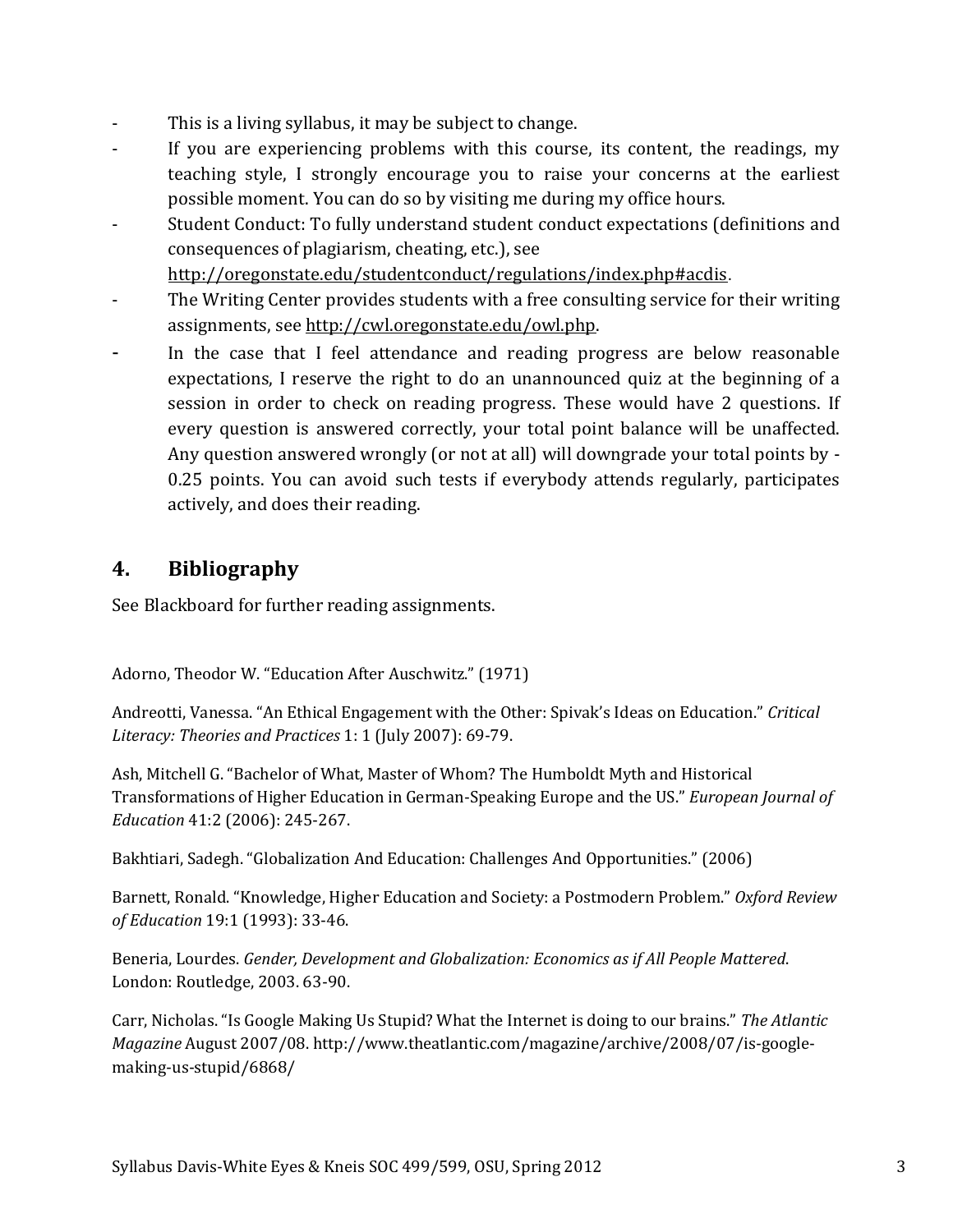College Board. "The Educational Crisis Facing Young Men of Color. Reflections on Four Days of Dialogue on the Educational Challenges of Minority Males." 2010 .

Conway-Long, Don. "Gender, Power and Social Change in Morocco." In: Ouzgane, Lahoucine, Ed. *Islamic Masculinities*. London: Zed Books, 2006. 145-160.

Côté, James. "Sociological Perspectives on Identity Formation: The Culture-Identity Link and Identity Capital." *Journal of Adolescence* 19 (1996): 417-428.

Dale, Roger. "Globalization and Education: Demonstrating a 'Common World Educational Culture' or Locating a 'Globally Structured Educational Agenda?'" *Educational Theory* 50:4 (Fall 2000): 427- 448.

Dewey, John. *Democracy and Education*. New York: MacMillan, 1916. Chapter 7. http://en.wikisource.org/wiki/Democracy\_and\_Education/Chapter\_VII

Ferguson, Frances. "Reading Morals: Locke and Rousseau on Education and Inequality." *Representations* 6 (Spring, 1984): 66-84.

Forstorp, Per-Anders. "Who's Colonizing Who? The Knowledge Society Thesis and the Global Challenges in Higher Education." *Studies in the Philosophy of Education* 27 (2008):227-236.

Fox, Christine. "The Question of Identity from a Comparative Education Perspective." In: Arnove, Robert F., Carlos Alberto Torres, Ed. *Comparative Education: The Dialectic of the Global and the Local.* Oxford: Rowan and Littlefield, 1999. 135-147.

Friedman, Milton, Michael Mandelbaum. *That Used to Be Us: How America Fell Behind in the World It Invented and How We Can Come Back.* New York: Farrar, Straus and Giroux, 2011. 99-153.

Giroux, Henry A. "Literacy, Pedagogy, and the Politics of Difference." *College Literature* 19:1 (Feb., 1992): 1-11.

Giroux, Henry A. "What Might Education Mean After Abu Ghraib: Revisiting Adorno's Politics of Education." *Comparative Studies of South Asia, Africa and the Middle East,* 24:1 (2004): 5-24.

Habermas, Jürgen, John R. Blazek. "The Idea of the University: Learning Processes" *New German Critique* 41 (Spring-Summer 1987): 3-22.

Harkavy, Ira, Lee Benson. "De-Platonizing and Democratizing Education as the Bases of Service Learning." *New Directions for Teaching and Learning* 73 (Spring 1998): 11-20

Heslep, Robert D. "Habermas on Communication in Teaching." *Educational Theory* 51:2 (Spring 2001): 191-207.

Kant, Immanuel. "An Answer to the Question: What is Enlightenment?" (1784)

Kwiek, Marek. "Globalization and Higher Education" *Higher Education in Europe 26: 1* (2001): 27- 38.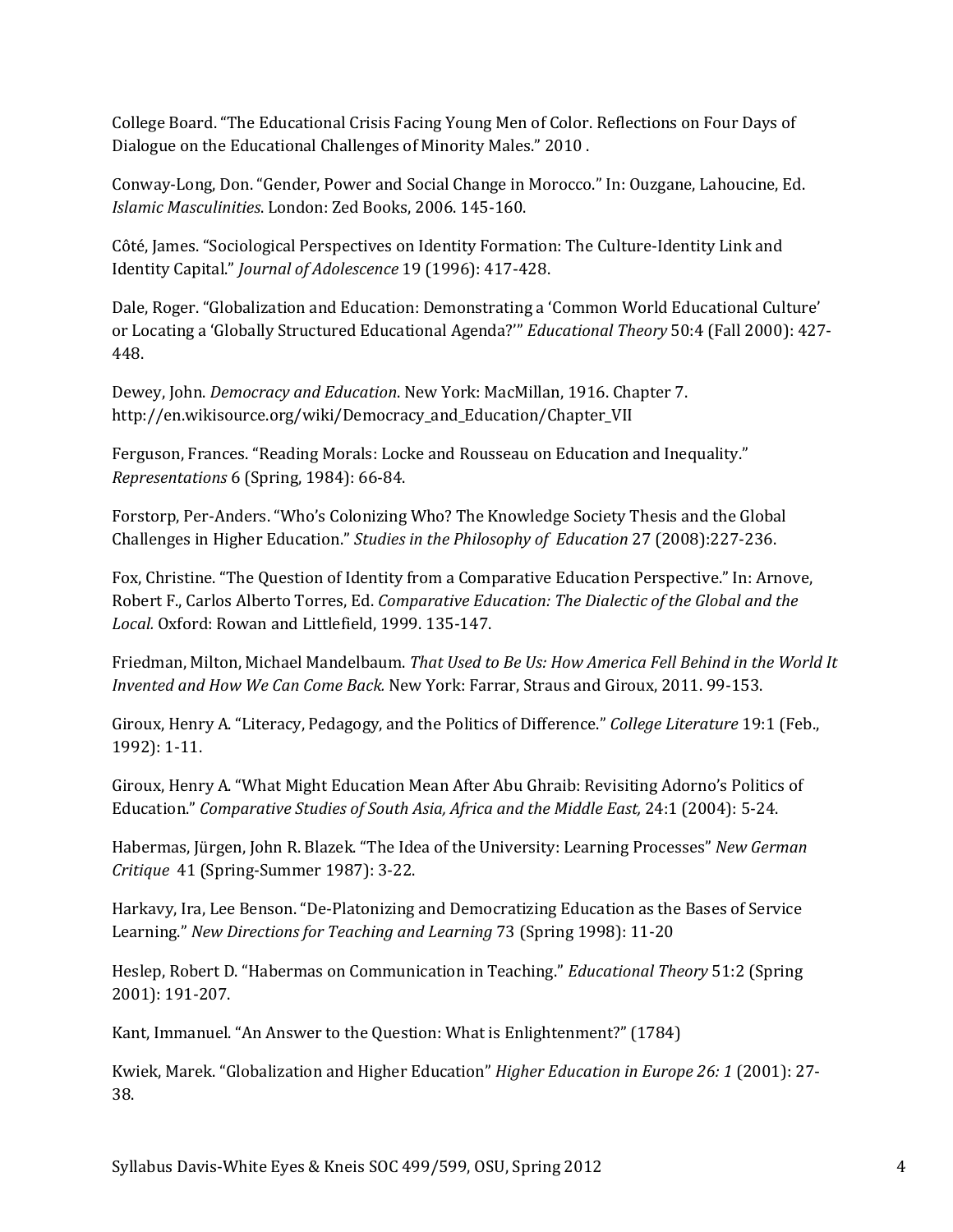Lasch, Thomas. *The Culture of Narcissism: American Life in an Age of Diminishing Expectations.* New York: W.W. Norton, 1991. 125-153.

Mohanty, Chandra Talpade. *Feminism without Borders: Decolonizing Theory, Practicing Solidarity*. Durham: Duke U P, 2003. 169-189.

Mohanty, Chandra Talpade. "On Race and Voice: Challenges for Liberal Education in the 1990s." *Cultural Critique* 14 (Winter, 1989-1990): 179-208.

Parekh, Bhikhu. *Rethinking Multiculturalism*. *2nd Edition.* New York: Palgrave Macmillan, 2005. 196-238.

Pietrykowski, Bruce. "Knowledge and Power in Adult Education: Beyond Freire and Habermas." *Adult Education Quarterly* 46:2 (Winter 1996): 82-97.

Pike, Graham. "Global Education and National Identity: In Pursuit of Meaning." *Theory Into Practice* 39:2 (Spring 2000): 64-73.

Plato. *Republic / Politeia*. 414b-415d (PDF, p. 93-95)

Popper, Karl. *The Open Society and Its Enemies*. Vol. 1, Chap. 1-3. (PDF p. 16-42).

Postman, Neil. "The Information Age: A Blessing or a Curse?" *The Harvard International Journal of Press/Politics* 9:2 (2004): 3-10.

Postman, Neil. "Five Things We Need to Know About Technological Change." (1998)

Riesman, David, Todd Gitlin, Nathan Glazer, Reuel Denney. *The Lonely Crowd. A Study of the Changing American Character.* 1950. New Haven & London: Yale Nota Bene, 2001. 3-36.

Roppolo, Kimberly, Chelleye L. Crow. "Native American Education vs. Indian Learning: Still Battling Pratt after All These Years." *SAIL* 19:1 (Spring 2007): 3-31.

Schimank, Uwe, Markus Winnes. "Beyond Humboldt? The relationship between teaching and research in European university systems." *Science and Public Policy* 27: 6 (December 2000): 397- 408.

Schlesinger, Arthur M. *The Disuniting of America: Reflections on a Multicultural Society.* New York: Norton, 1998. 79-124.

Sorkin, David. "Wilhelm Von Humboldt: The Theory and Practice of Self-Formation (Bildung), 1791- 1810." *Journal of the History of Ideas* 44:1 (Jan. - Mar., 1983): 55-73.

Stromquist, Nelly P. "Women's Education in the Twenty-First Century: Balance and Prospects." In: Arnove, Robert F., Carlos Alberto Torres, Ed. *Comparative Education: The Dialectic of the Global and the Local.* Oxford: Rowan and Littlefield, 1999. 179-205.

Terry, Paul R. "Habermas and Education: Knowledge, Communication, Discourse." *Curriculum Studies* 5:3 (1997): 269-279.

Syllabus Davis-White Eyes & Kneis SOC 499/599, OSU, Spring 2012 5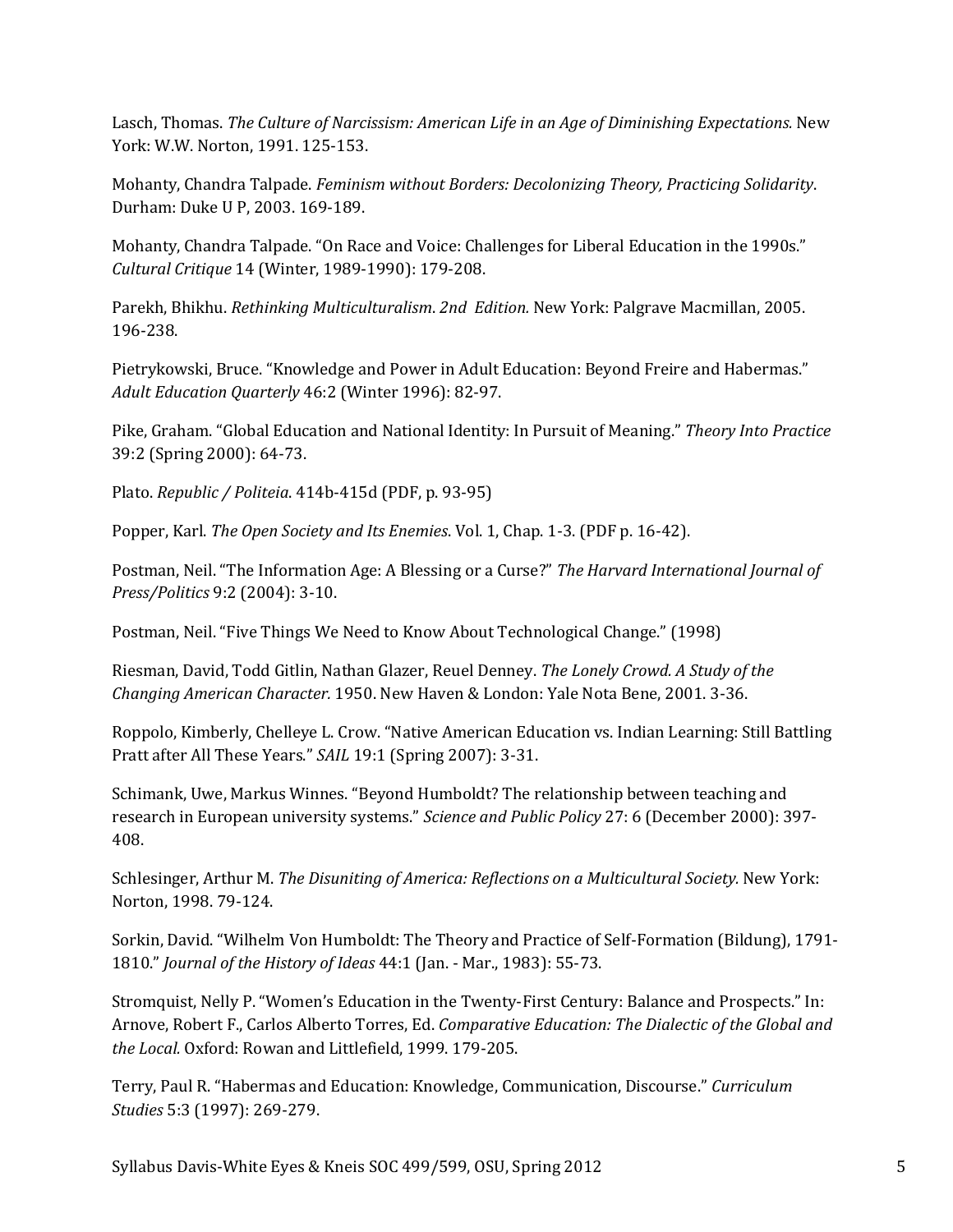Wain, Kenneth. "Foucault, Education, the Self and Modernity." *Journal of Philosophy of Education* 30:3 (1996): 345-360

Yizengaw, Teshome. "Challenges of Higher Education in Africa and Lessons of Experience for the Africa - U.S. Higher Education Collaboration Initiative." Washington, D.C.: National Association of State Universities and Land-Grant Colleges, April, 2008.

Zakaria, Fareed. "The Rise of the Rest." *Newsweek,* May 12, 2008.

Zakaria, Fareed. "Are America's Best Days Behind Us?" *TIME Magazine,* Mar. 03, 2011.

# **5. Course Assignments**

- 1) **Presentation of an assigned text (Weeks 2-7).** In the beginning of the quarter, the texts will be distributed amongst all participants. Texts will be presented by 1 or 2 students (see schedule below). The presentation should introduce the main arguments of the text and briefly explain the historical background. The duration of the presentation should be **approx. 5 minutes**. During the discussion, the presenters will then also be responsible for facilitating the class discourse by being the experts on the text. Whether you are presenting or not, **everybody is required to read all the texts**, unless they are marked as additional. If you share a presentation with another student, both of you must speak for an equal portion of the time. A summary of the presentation is to be posted on blackboard after the session.
- 2) **Response Paper on the topic of Educational Theory.** This is an opinion piece which is based upon the seminar readings and discussions. You are supposed to develop a thesis in the beginning, and then develop arguments in support of the thesis, but also hint at possible counterarguments. You do not need to find additional research articles or books. Standard citation methods apply. The paper should be **approx. 2 pages** of text (12 point Times, 1.5-spaced, 1 in. margins) plus bibliography. **Due Date: Tuesday 05/15, by 4:00 PM, PRINTED OUT HARDCOPY ONLY (before the seminar session).**
- 3) **Research Presentation.** Students will work alone or in groups and present a topic of their own choice. The presentation must not be longer than **15 minutes** (5-10 minutes per student, if presenting on their own). All three students sharing a presentation must speak for an equal portion of the time. The presentations should ideally be a preparation for the final research paper. A summary of the presentation is to be posted on blackboard after the session.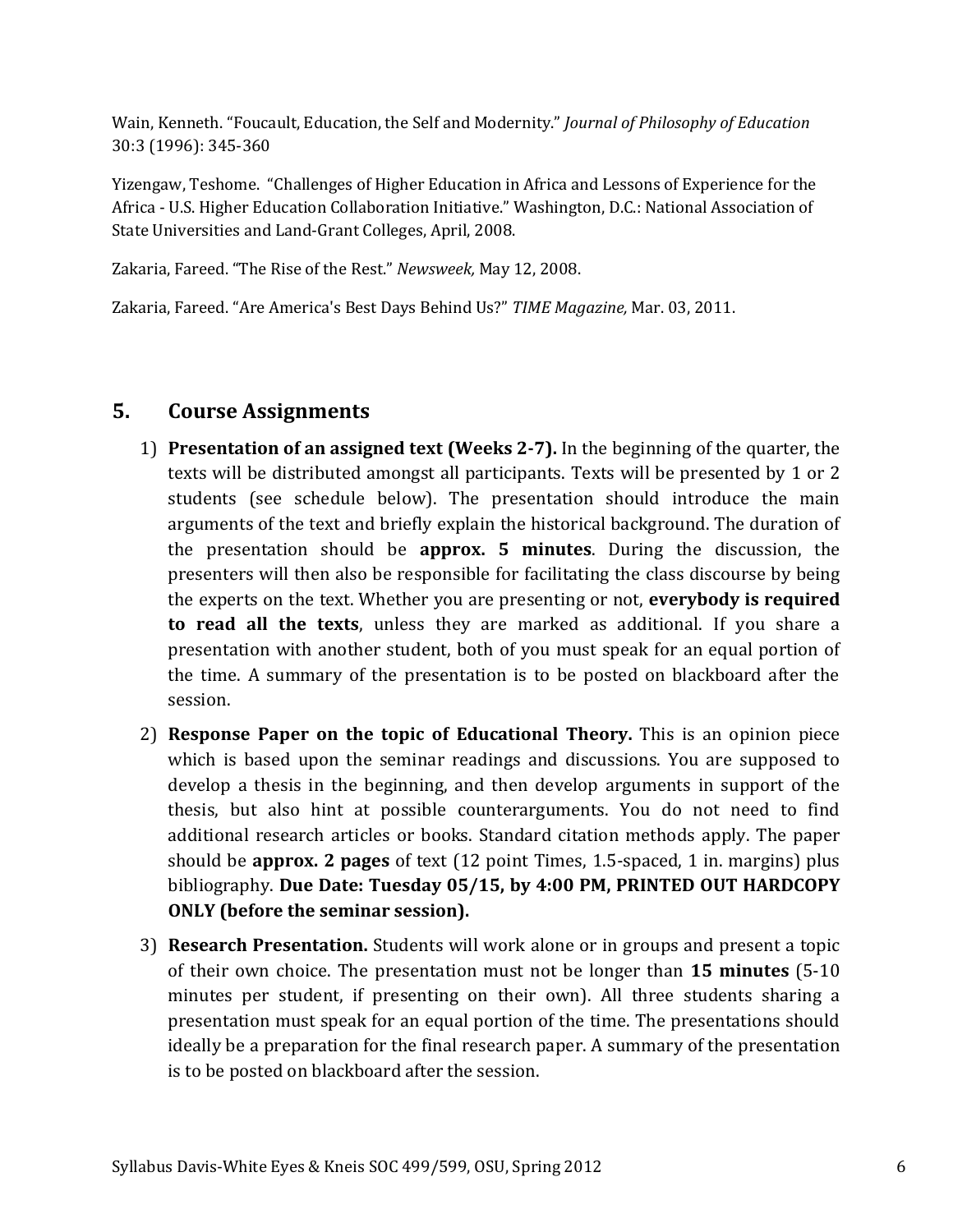- 4) **Research Paper on a topic of your own choice.** This research paper can be based on the preceding research presentation. Unlike the response paper, your focus has to be on analysis rather than on opinion. You are supposed to develop a thesis in the beginning, and then develop arguments in support of the thesis, but also hint at possible counterarguments. You need to use at least 2 of the texts discussed throughout the seminar, and to find at least 3 additional scholarly research articles or books. Standard citation methods apply. The paper should be a minimum of **5 pages of text**, no more than 6 (12 point Times, 1.5-spaced, 1 in. margins) plus bibliography in addition to the allotted pages. **Due Date: Tuesday, 06/12, 4 PM, PRINTED OUT HARDCOPY ONLY** (either personally in Dr. Kneis' office, or at the main PoliSci office, 307 Gilkey Hall)**.**
- 5) **Blackboard.** Students will have to participate in Blackboard.

# **6. General Argumentation Rules (for Presentations and Papers)**

- If you refer to somebody or a text, always provide a detailed source. Never say "As Aristotle has said, …" but provide a concrete source. You will find that many quotes are continually misattributed. Do the research.
- Be respectful of others' opinions and arguments, no matter how harshly you may disagree. Any criticism must be aimed at the argument or subject matter ("*argumentum ad rem*"), not at the person ("*argumentum ad hominem*").
- If you disagree with a certain position, make sure you represent it accurately in all its scope, and not as a distorted caricature ("straw man argument").
- Base your argument on a solid database, not just on your own experiences or things you have heard ("anecdotal evidence").
- Just because a famous or influential person made a certain argument, does not automatically provide it with legitimacy ("argument from authority").
- Just because something occurs in nature, does not make it good ("naturalistic fallacy").
- See also: www.fallacyfiles.org

# **7. Presentation Guidelines and Grading**

For general remarks, see the presentation guidelines in Appendix I, page [17.](#page-16-0)

# *Grading: 10 points total*

- complexity of the argument (up to 5 points)
- correct rendition of the argument (1 point)
- clarity of the argument (1 point)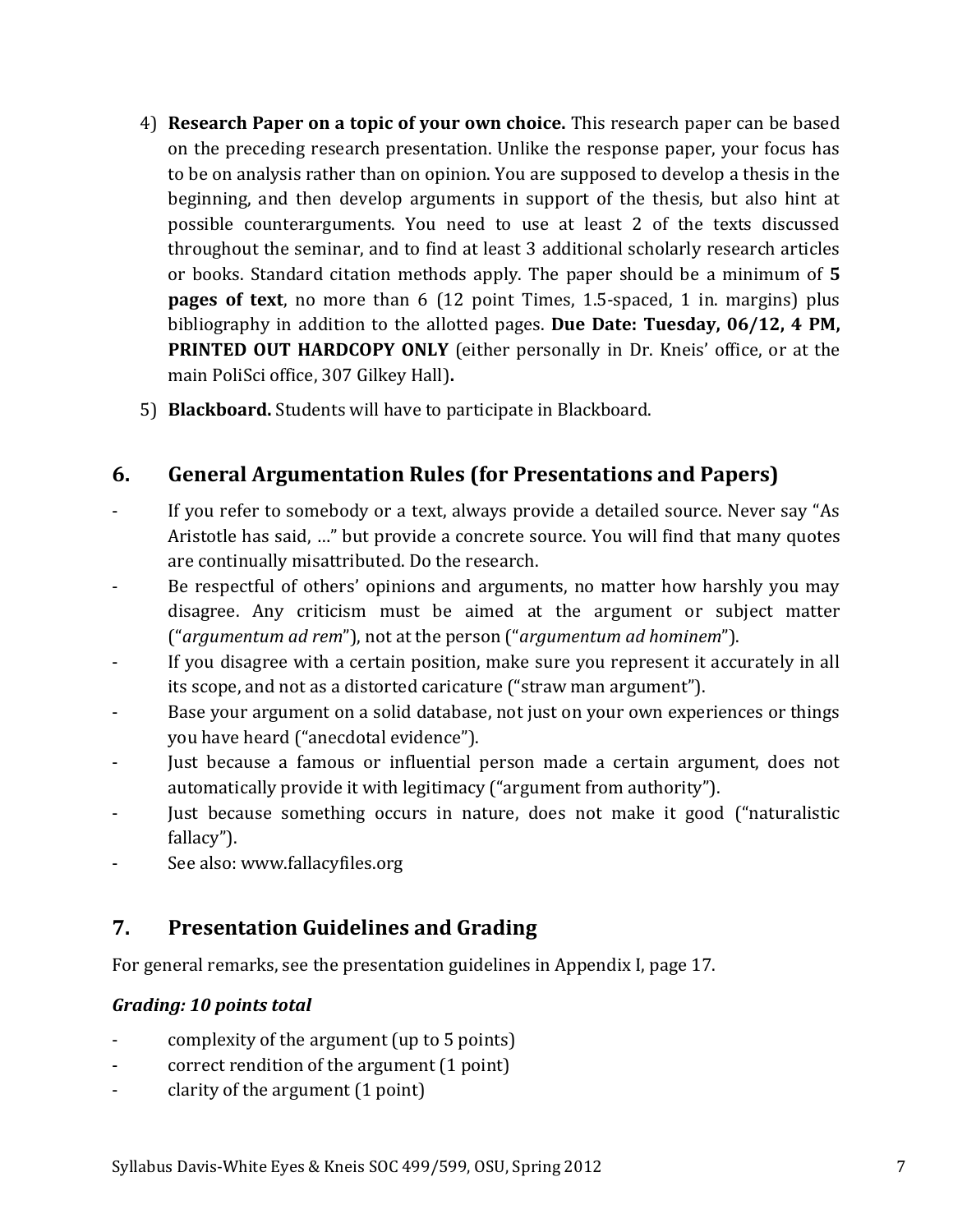- adequate use or non-use of technology and/or visual aids and/or handout (1 point)
- handling your responses to questions (1 point)
- pose and clarity of speaking (1 point)

# **7.1. Specific Guidelines for the Presentation of an Assigned Text (Weeks 2-7)**

- You are the expert on the text. You can assume everyone else has read the text as well (they should). Nevertheless, recap the major arguments of the text.
- None of the texts holds absolute truth. All of them are written from a specific point of view, with which you may agree or disagree. If you voice any such judgment, you need to provide reasons.
- If you have a presentation partner, work with them. Make sure you divide up the work equally, and that both of you present your parts of the presentation.
- Time yourself, you only have 5 minutes.
- Prepare up to 2 questions for class discussion.
- Prepare to be interrupted if your time is up.

# **7.2. Specific Guidelines for the Research Presentation (Weeks 7-9)**

- Find your own topic, and discuss it with the instructor in beforehand.
- Find scholarly articles for your research.
- Justify why you think your topic is of relevance.
- Put your own topic into its proper historical and/or political context.
- Structure your argument clearly.
- Work with your presentation partner. Make sure you divide up the work equally, and that all of you present your parts of the presentation.
- Time yourself, you only have 15 minutes.
- Prepare up to 3 questions for class discussion.
- Prepare to be interrupted if your time is up.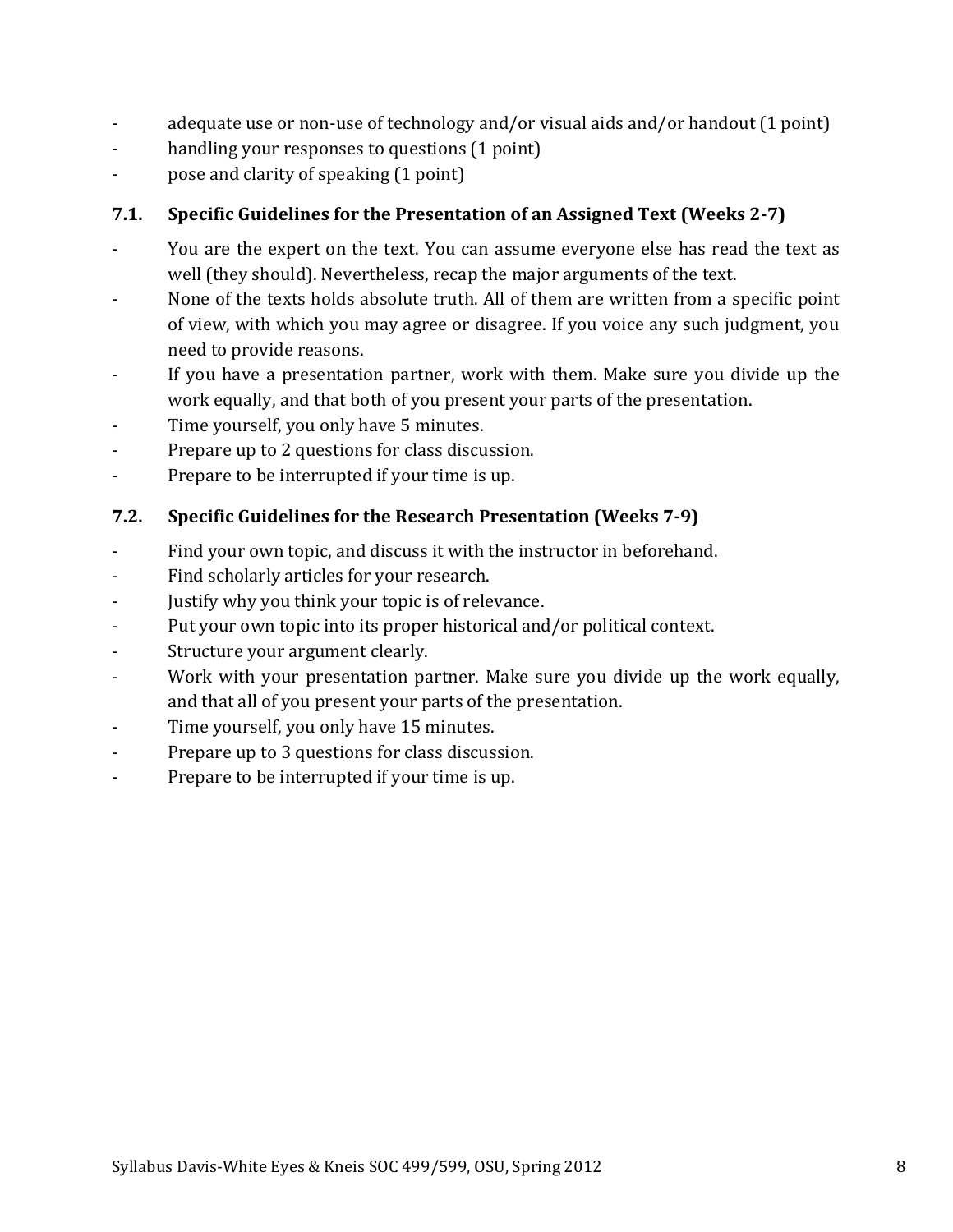# **8. Response Paper Grading**

# - **10 points total**

- 5 points for complexity of the argument
- 2 points for correct bibliography and correct citation (choose either MLA or APA, see Appendices II and III, page [19,](#page-18-0) and stick to one method throughout your paper).
- 1 point for spelling and language
- 1 point for structure
- 1 point for fulfilling formal criteria (formatting, length, etc.)

### **Penalties for turning it in later:**

- Turning in the assignment late: -1 point per day
- if you turn it in on the same day but later, -½ a point

# **9. Research Paper Grading**

### - **15 points total**

- 5 points for complexity of the argument
- 2 points for correct bibliography and correct citation (choose either MLA or APA, see Appendices II and III, page [19,](#page-18-0) and stick to one method throughout your paper).
- 1 point for spelling and language
- 1 point for structure
- 1 point for fulfilling formal criteria (formatting, length, etc.)
- 1 point per cited article or book that was assigned for class (min. 2 articles or books, max. 2 points)
- 1 point per cited article or book that you individually researched (min. 3 articles or books, max. 3 points)

#### **Penalties for turning it in later:**

- Turning in the assignment late: -1 point per day
- if you turn it in on the same day but later,  $-\frac{1}{2}$  a point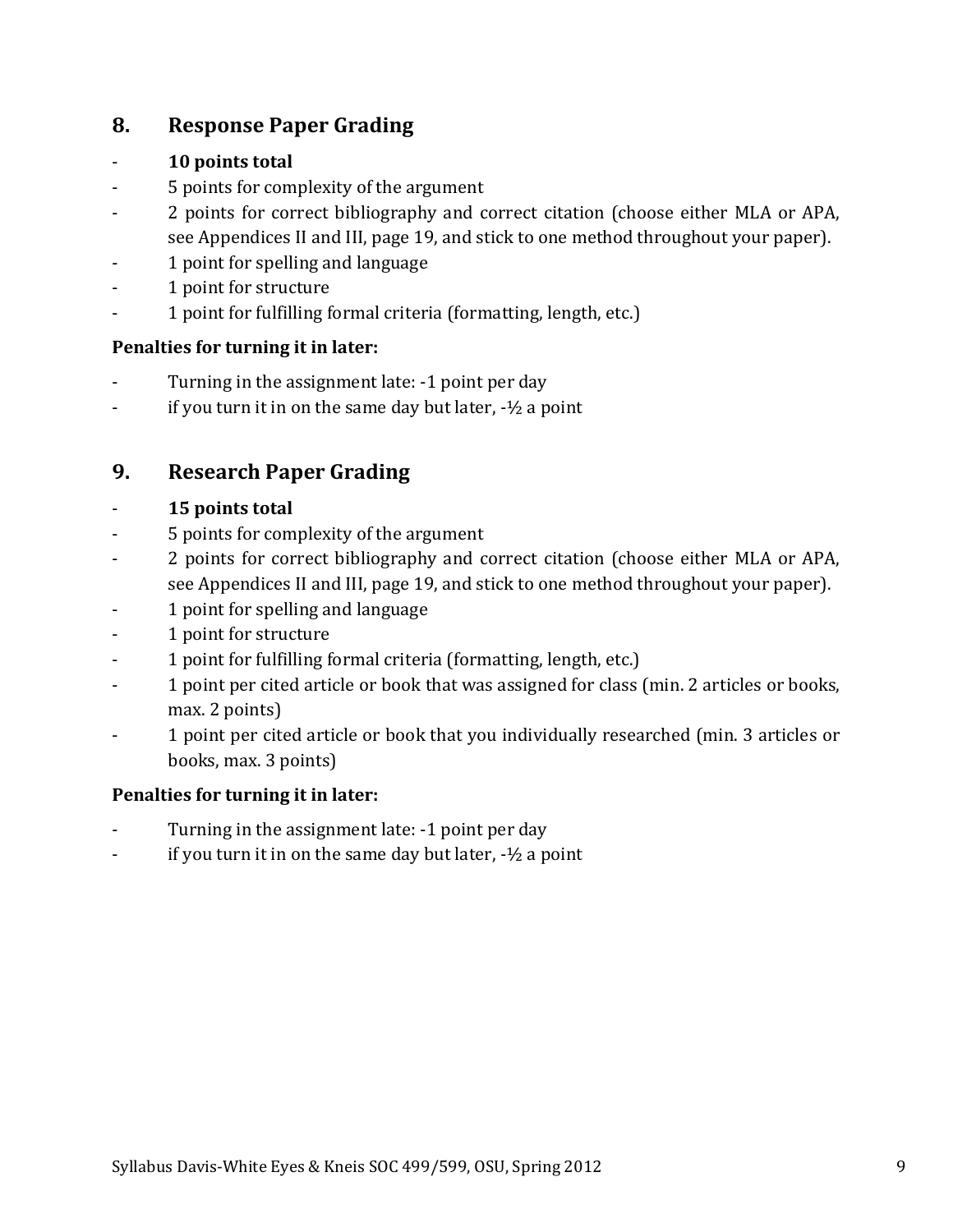# **10. Blackboard Guidelines and Grading**

- Introduce yourself initially to Blackboard by saying who you are, what your study interests are, and whatever else you would like people to know about yourself.
- You then need to write at least 5 posts for blackboard of substantial length and quality. This cannot just be a brief response of twitter length, or a link, but has to be a contribution for discussion of at least 2 paragraphs of length which opens up a possible discussion topic and/or discusses or introduces a topic and/or provides a thoughtful response to a post opened by someone else earlier.
- Blackboard min. 5 posts, total

### *Grading: 5 points total*

- 1 point per post, but only a maximum of 5 points

# **11. Final Grade Distribution**

| Maximum possible points:<br>50 points |  |  |  |  |  |
|---------------------------------------|--|--|--|--|--|
|---------------------------------------|--|--|--|--|--|

- Text Presentation: 10 points - Research Presentation: 10 points
- Response Paper: 10 points
- Research Paper: 15 points
- Blackboard: 5 points

#### Grading:

| $\mathbf{A}$ | 95%   | to under or equal | 100% | 47.5     | to under or equal | 50   | points |
|--------------|-------|-------------------|------|----------|-------------------|------|--------|
| $A -$        | 90%   | to under          | 95%  | 45       | to under          | 47.5 | points |
| $B+$         | 87%   | to under          | 90%  | 43.5     | to under          | 45   | points |
| B            | 83%   | to under          | 87%  | 41.5     | to under          | 43.5 | points |
| <b>B-</b>    | 80%   | to under          | 83%  | 40       | to under          | 41.5 | points |
| $C+$         | 77%   | to under          | 80%  | 38.5     | to under          | 40   | points |
| $\mathbf C$  | 73%   | to under          | 77%  | 36.5     | to under          | 38.5 | points |
| $C -$        | 70%   | to under          | 73%  | 35       | to under          | 36.5 | points |
| $D+$         | 67%   | to under          | 70%  | 33.5     | to under          | 35   | points |
| D            | 63%   | to under          | 67%  | 31.5     | to under          | 33.5 | points |
| D-           | 60%   | to under          | 63%  | 30       | to under          | 31.5 | points |
| F            | $0\%$ | to under          | 60%  | $\theta$ | to under          | 30   | points |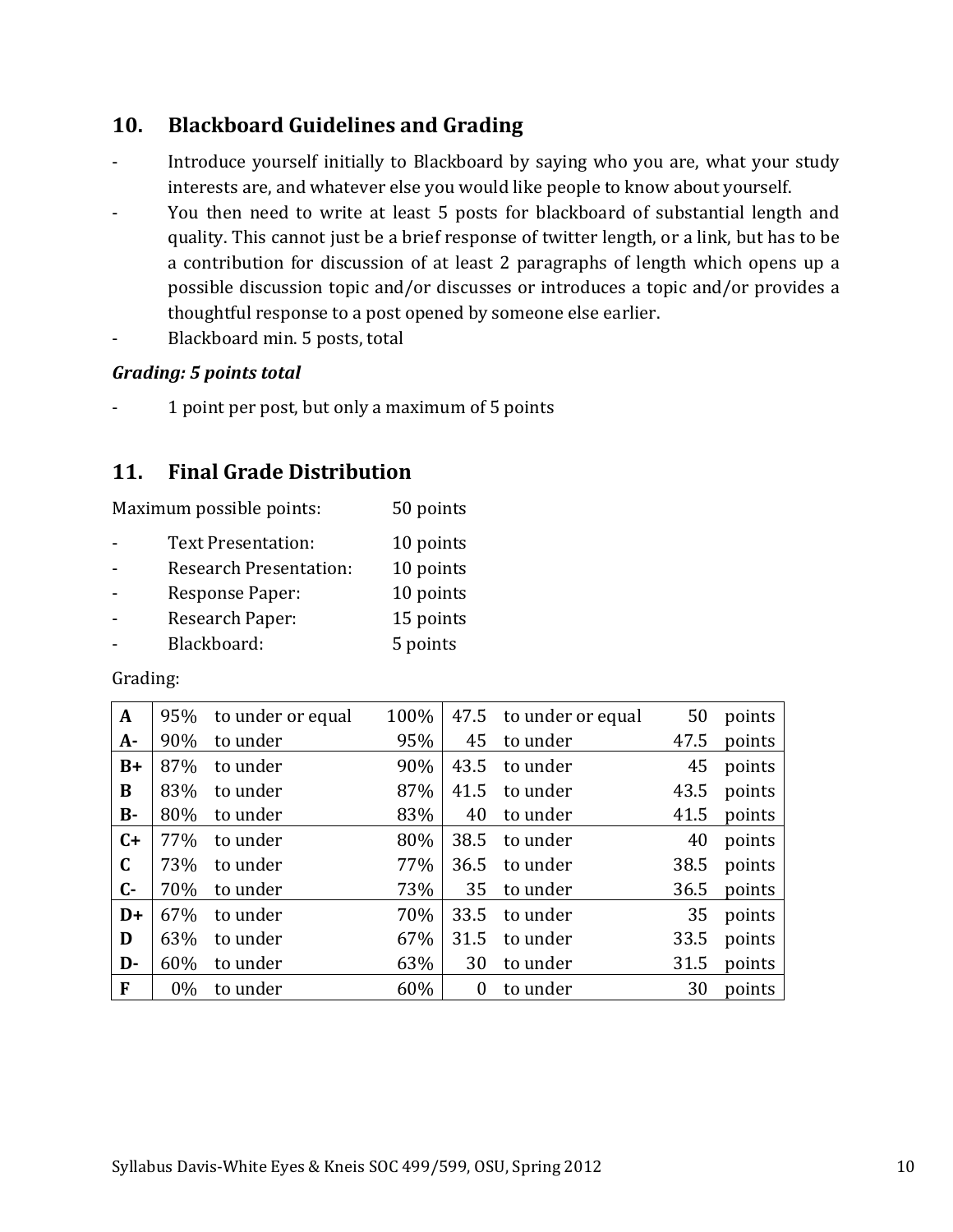### **12. Schedule**

# **Week 1 Session 1 4/3/2012 Introduction**

Introduction

Requirements

Overview

#### **Session 2 4/5/2012 Theory: Antiquity**

Plato. *Republic / Politeia*. 414b-415d (PDF, p. 93-95)

Popper, Karl. *The Open Society and Its Enemies*. Vol. 1, Chap. 1-3. (PDF p. 16-42).

Harkavy, Ira, Lee Benson. "De-Platonizing and Democratizing Education as the Bases of Service Learning." *New Directions for Teaching and Learning* 73 (Spring 1998): 11-20

#### **Week 2**

# **Session 3 4/10/2012 Theory: Enlightenment**

Kant, Immanuel. "An Answer to the Question: What is Enlightenment?" (1784)

Ferguson, Frances. "Reading Morals: Locke and Rousseau on Education and Inequality." *Representations* 6 (Spring, 1984): 66-84.

| <b>Session 4</b> | 4/12/2012 | <b>Theory: Humboldt &amp; Dewey</b> |
|------------------|-----------|-------------------------------------|
|------------------|-----------|-------------------------------------|

Sorkin, David. "Wilhelm Von Humboldt: The Theory and Practice of Self-Formation (Bildung), 1791- 1810." *Journal of the History of Ideas* 44:1 (Jan. - Mar., 1983): 55-73.

Schimank, Uwe, Markus Winnes. "Beyond Humboldt? The relationship between teaching and research in European university systems." *Science and Public Policy* 27: 6 (December 2000): 397- 408.

Dewey, John. *Democracy and Education*. New York: MacMillan, 1916. Chapter 7. http://en.wikisource.org/wiki/Democracy\_and\_Education/Chapter\_VII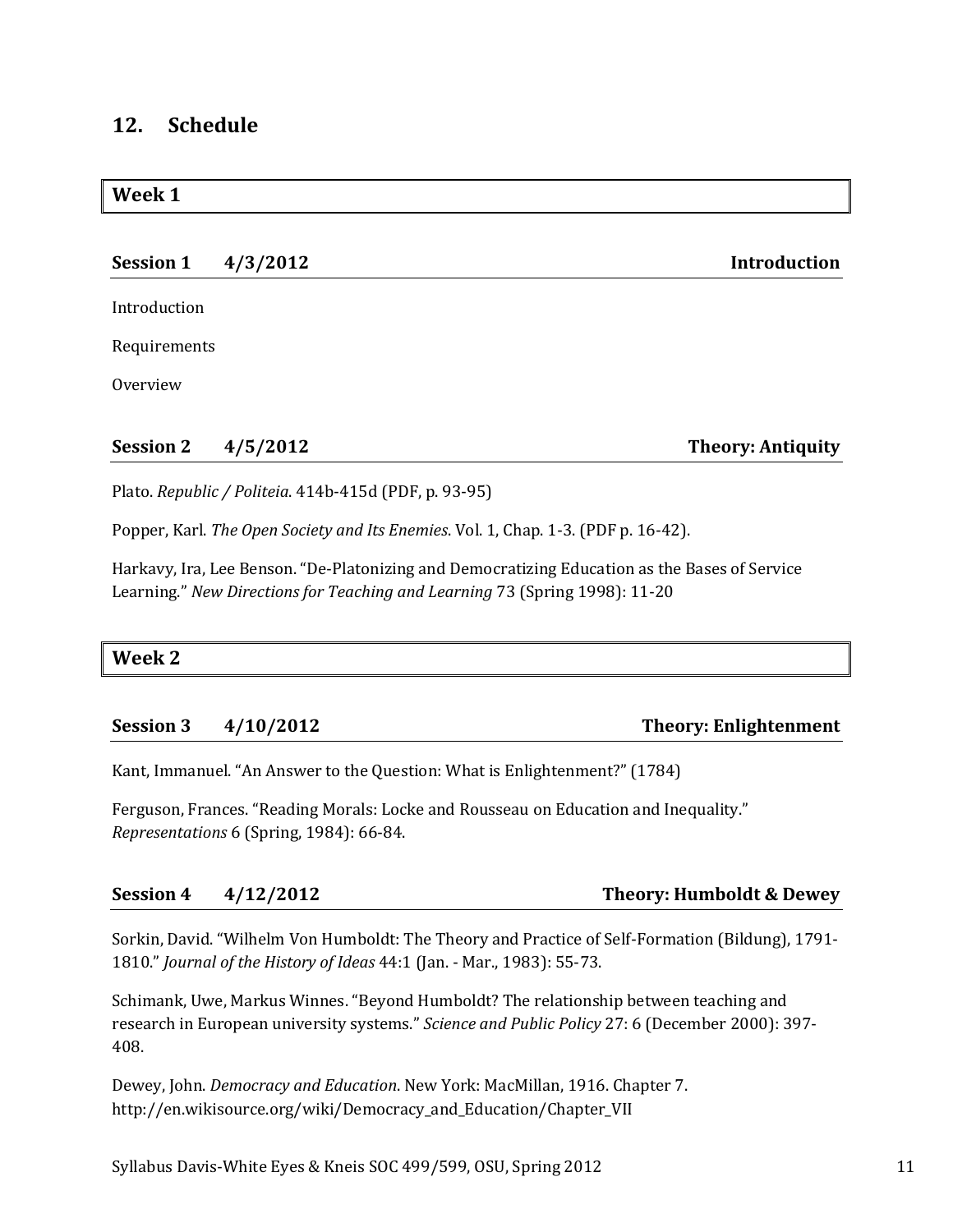### **Session 5 4/17/2012 Theory: Modernity & Postmodernity I**

Riesman, David, Todd Gitlin, Nathan Glazer, Reuel Denney. *The Lonely Crowd. A Study of the Changing American Character.* 1950. New Haven & London: Yale Nota Bene, 2001. 3-36.

Côté, James. "Sociological Perspectives on Identity Formation: The Culture-Identity Link and Identity Capital." *Journal of Adolescence* 19 (1996): 417-428.

Habermas, Jürgen, John R. Blazek. "The Idea of the University: Learning Processes" *New German Critique* 41 (Spring-Summer 1987): 3-22.

Terry, Paul R. "Habermas and Education: Knowledge, Communication, Discourse." *Curriculum Studies* 5:3 (1997): 269-279.

Heslep, Robert D. "Habermas on Communication in Teaching." *Educational Theory* 51:2 (Spring 2001): 191-207.

#### **Session 6 4/19/2012 Theory: Modernity & Postmodernity II**

Pietrykowski, Bruce. "Knowledge and Power in Adult Education: Beyond Freire and Habermas." *Adult Education Quarterly* 46:2 (Winter 1996): 82-97.

Adorno, Theodor W. "Education After Auschwitz." (1971)

Giroux, Henry A. "What Might Education Mean After Abu Ghraib: Revisiting Adorno's Politics of Education." *Comparative Studies of South Asia, Africa and the Middle East,* 24:1 (2004): 5-24.

Wain, Kenneth. "Foucault, Education, the Self and Modernity." *Journal of Philosophy of Education* 30:3 (1996): 345-360

#### **Week 4**

#### **Session 7 4/24/2012 Theory: Social Change and Technology**

Barnett, Ronald. "Knowledge, Higher Education and Society: a Postmodern Problem." *Oxford Review of Education* 19:1 (1993): 33-46.

Carr, Nicholas. "Is Google Making Us Stupid? What the Internet is doing to our brains." *The Atlantic Magazine* August 2007/08. http://www.theatlantic.com/magazine/archive/2008/07/is-googlemaking-us-stupid/6868/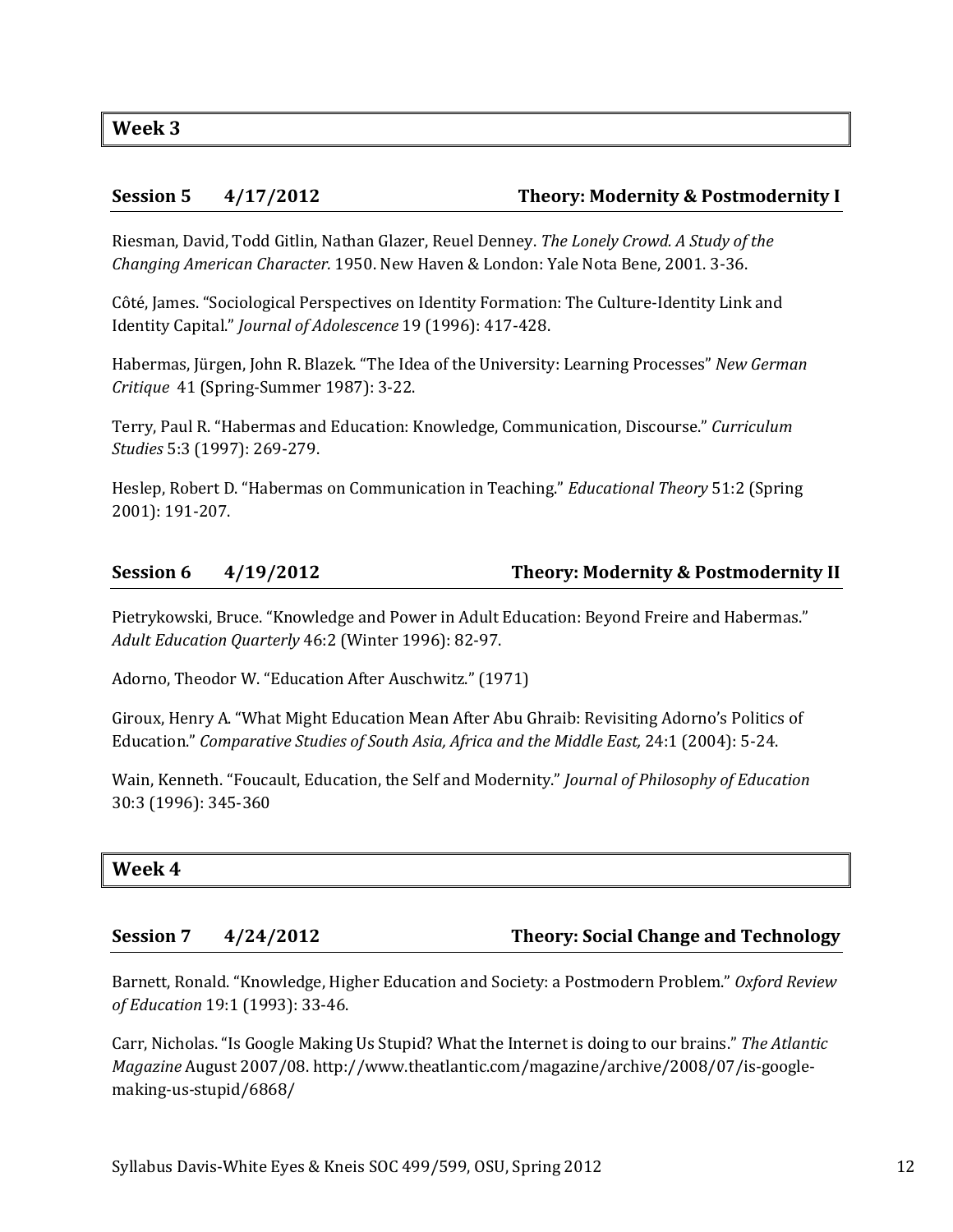Lasch, Thomas. *The Culture of Narcissism: American Life in an Age of Diminishing Expectations.* New York: W.W. Norton, 1991. 125-153.

Postman, Neil. "The Information Age: A Blessing or a Curse?" *The Harvard International Journal of Press/Politics* 9:2 (2004): 3-10.

Postman, Neil. "Five Things We Need to Know About Technological Change." (1998)

**Session 8 4/26/2012 Education and Gender Politics**

Conway-Long, Don. "Gender, Power and Social Change in Morocco." In: Ouzgane, Lahoucine, Ed. *Islamic Masculinities*. London: Zed Books, 2006. 145-160.

Stromquist, Nelly P. "Women's Education in the Twenty-First Century: Balance and Prospects." In: Arnove, Robert F., Carlos Alberto Torres, Ed. *Comparative Education: The Dialectic of the Global and the Local.* Oxford: Rowan and Littlefield, 1999. 179-205.

**Week 5**

# **Session 9 5/1/2012 Education in a Multicultural Society**

College Board. "The Educational Crisis Facing Young Men of Color. Reflections on Four Days of Dialogue on the Educational Challenges of Minority Males." 2010 .

Fox, Christine. "The Question of Identity from a Comparative Education Perspective." In: Arnove, Robert F., Carlos Alberto Torres, Ed. *Comparative Education: The Dialectic of the Global and the Local.* Oxford: Rowan and Littlefield, 1999. 135-147.

Mohanty, Chandra Talpade. "On Race and Voice: Challenges for Liberal Education in the 1990s." *Cultural Critique* 14 (Winter, 1989-1990): 179-208.

Parekh, Bhikhu. *Rethinking Multiculturalism*. *2nd Edition.* New York: Palgrave Macmillan, 2005. 196-238.

Roppolo, Kimberly, Chelleye L. Crow. "Native American Education vs. Indian Learning: Still Battling Pratt after All These Years." *SAIL* 19:1 (Spring 2007): 3-31.

Schlesinger, Arthur M. *The Disuniting of America: Reflections on a Multicultural Society.* New York: Norton, 1998. 79-124.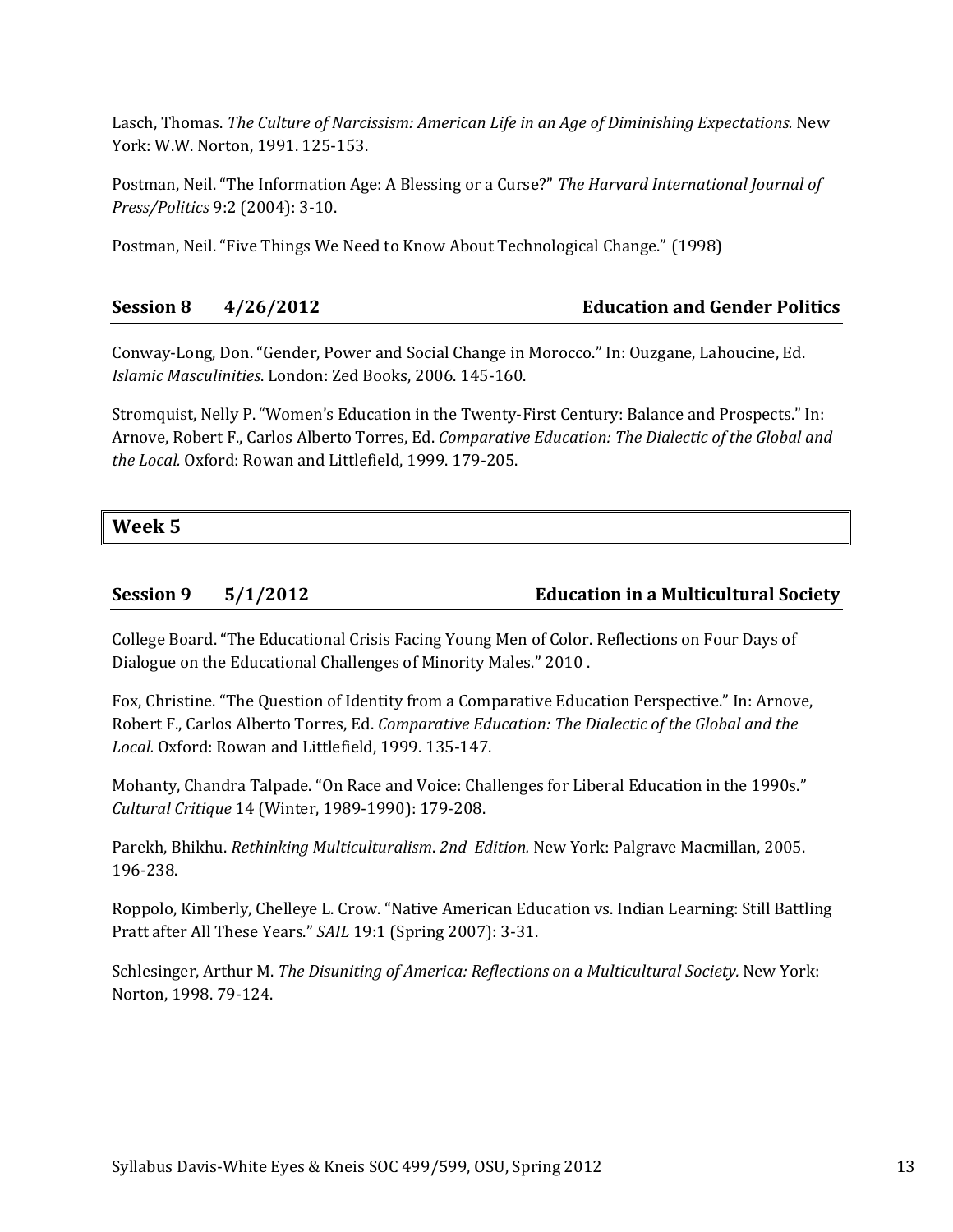Friedman, Milton, Michael Mandelbaum. *That Used to Be Us: How America Fell Behind in the World It Invented and How We Can Come Back.* New York: Farrar, Straus and Giroux, 2011. 99-153.

Zakaria, Fareed. "The Rise of the Rest." *Newsweek,* May 12, 2008.

Zakaria, Fareed. "Are America's Best Days Behind Us?" *TIME Magazine,* Mar. 03, 2011.

#### **Response Paper Due May 15**

**Week 6**

#### **Session 11 5/8/2012 Global Education I**

Bakhtiari, Sadegh. "Globalization And Education: Challenges And Opportunities." (2006)

Forstorp, Per-Anders. "Who's Colonizing Who? The Knowledge Society Thesis and the Global Challenges in Higher Education." *Studies in the Philosophy of Education* 27 (2008):227-236.

Kwiek, Marek. "Globalization and Higher Education" *Higher Education in Europe 26: 1* (2001): 27- 38.

Pike, Graham. "Global Education and National Identity: In Pursuit of Meaning." *Theory Into Practice* 39:2 (Spring 2000): 64-73.

#### **Session 12 5/10/2012 Global Education II**

Andreotti, Vanessa. "An Ethical Engagement with the Other: Spivak's Ideas on Education." *Critical Literacy: Theories and Practices* 1: 1 (July 2007): 69-79.

Dale, Roger. "Globalization and Education: Demonstrating a 'Common World Educational Culture' or Locating a 'Globally Structured Educational Agenda?'" *Educational Theory* 50:4 (Fall 2000): 427- 448.

Giroux, Henry A. "Literacy, Pedagogy, and the Politics of Difference." *College Literature* 19:1 (Feb., 1992): 1-11.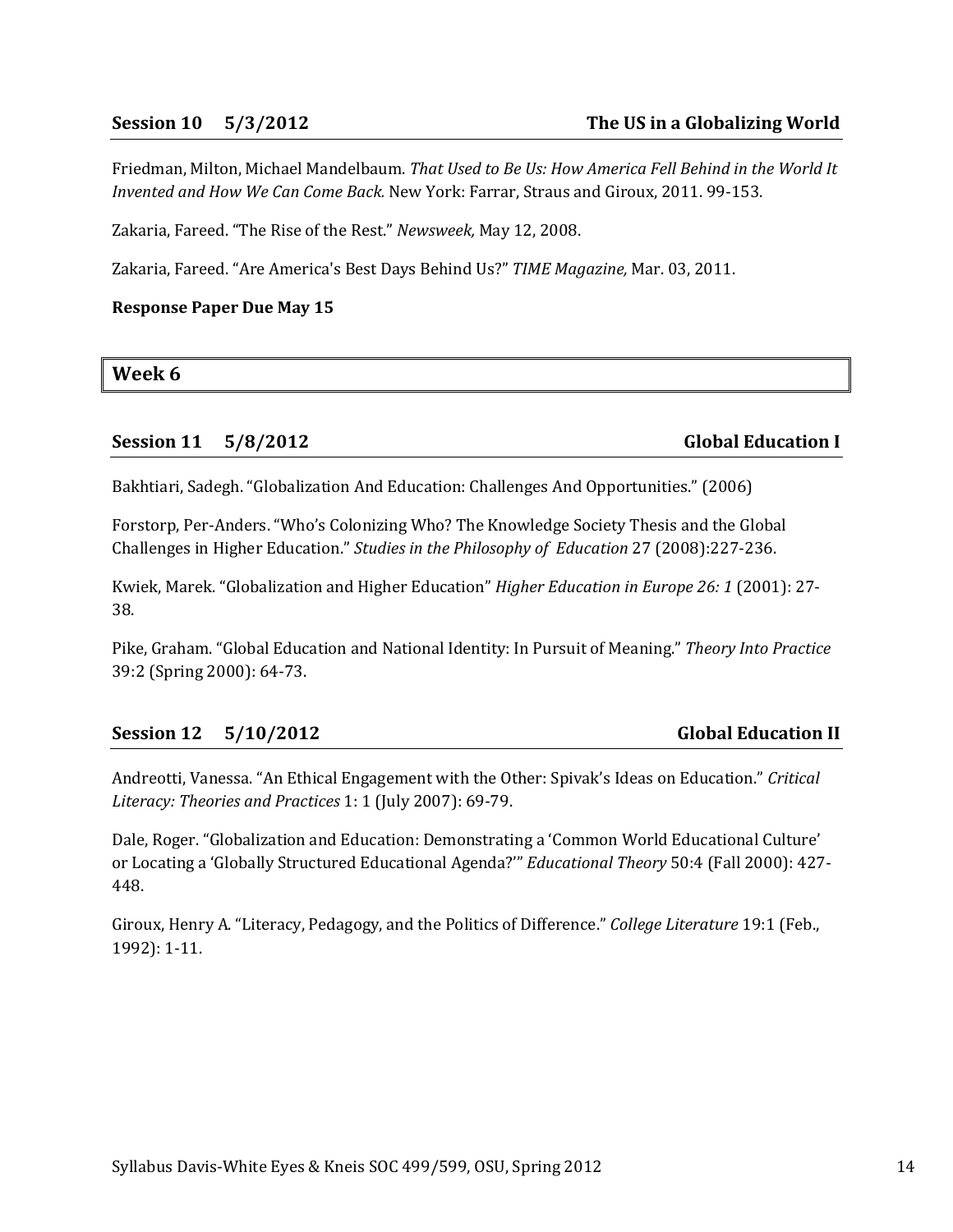#### **Week 7**

#### **Session 13 5/15/2012 Global Education III**

Beneria, Lourdes. *Gender, Development and Globalization: Economics as if All People Mattered*. London: Routledge, 2003. 63-90.

Mohanty, Chandra Talpade. *Feminism without Borders: Decolonizing Theory, Practicing Solidarity*. Durham: Duke U P, 2003. 169-189.

#### **Response Paper Due**

#### **Session 14 5/17/2012 Global Education IV**

Yizengaw, Teshome. "Challenges of Higher Education in Africa and Lessons of Experience for the Africa - U.S. Higher Education Collaboration Initiative." Washington, D.C.: National Association of State Universities and Land-Grant Colleges, April, 2008.

#### **Week 8**

#### **Session 15 5/22/2012**

Research Presentation Session 1

#### **Session 16 5/24/2012**

Research Presentation Session 2

#### **Week 9**

#### **Session 17 5/29/2012**

#### **Guest Speaker: Dr. Reinhard Isensee (Humboldt University Berlin): "The Transformation of Higher Education in Europe and the US"**

Ash, Mitchell G. "Bachelor of What, Master of Whom? The Humboldt Myth and Historical Transformations of Higher Education in German-Speaking Europe and the US." *European Journal of Education* 41:2 (2006): 245-267.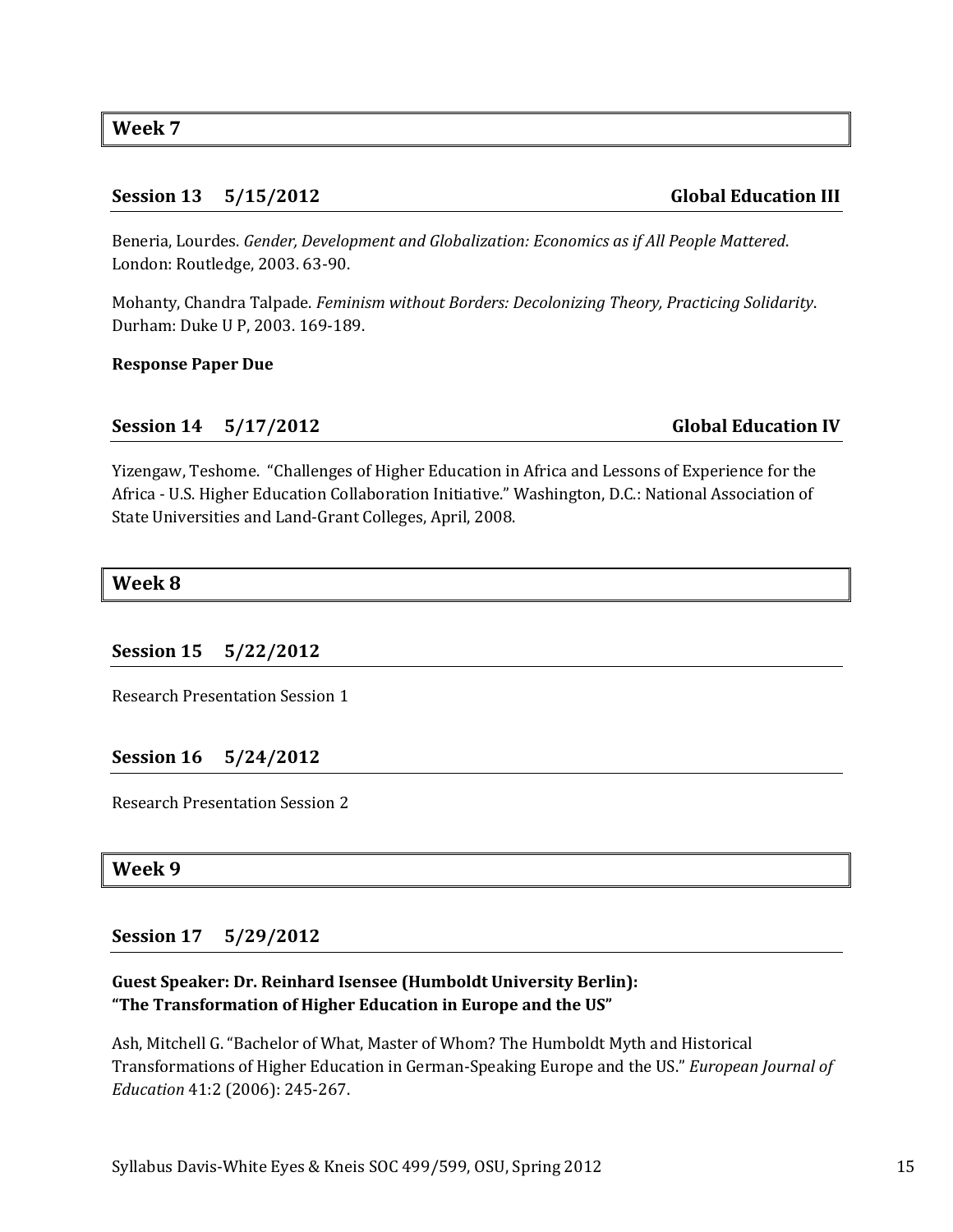# **Session 18 5/31/2012**

Research Presentation Session 3

# **Week 10 / Dead Week**

### **Session 19 6/5/2012**

Research Paper Consultations

# **Session 20 6/7/2012**

Research Paper Consultations

**Week 11 / Finals Week**

#### **Hand in Finals by Tuesday, June 12, 2012, 4 PM as a printout**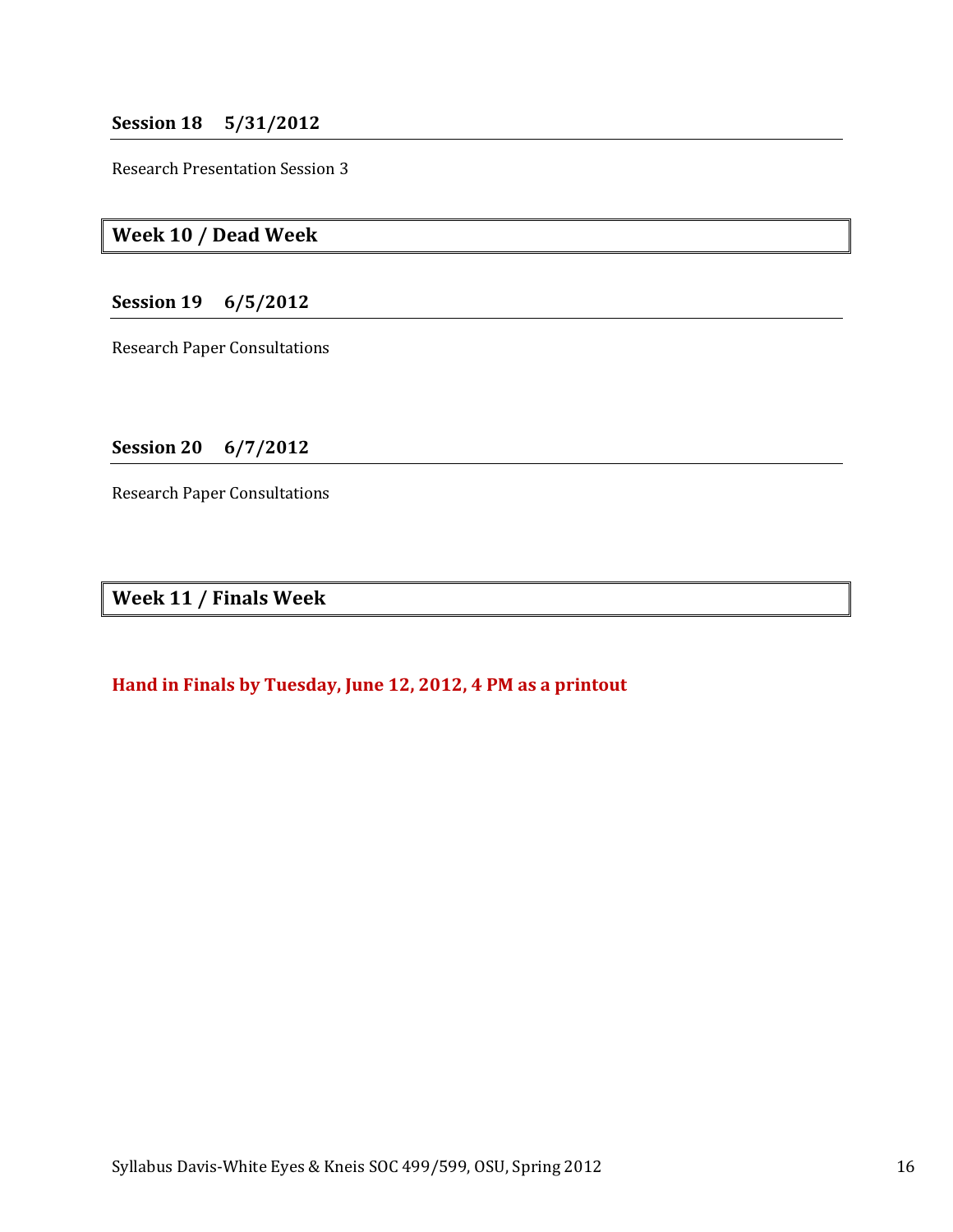# <span id="page-16-0"></span>**13. Appendix I: Presentation Guidelines**

### **13.1. When Introducing a Text**

*These questions need not be answered in that order or that directly – but these issues should be addressed or be kept in mind.*

- What is it about?
- Who is the author? (relevant if important person of history, but no extended biographies in presentation)
- What is the context?
- How is it written?
- What is the line of argument?
- How was it perceived? What has it achieved? (relevant if this text is a historical source or has had a deep impact on a field of research)
- own evaluations

#### **13.2. WHEN PRESENTING YOUR OWN ANALYSIS OR ARGUMENT**

*These questions need not be answered in that order or that directly – but these issues should be addressed or be kept in mind.*

- Be transparent: name your sources, provide a handout with a bibliography and a structure of your presentation.
- Provide a clear line of argument
- Prefer analysis over opinion and personal experiences
- Be clear about what is your own analysis, and what is someone else's.

#### **13.3. GENERAL PRESENTATION RULES**

- Everybody is nervous. EVERYBODY.
- Everybody makes mistakes.
- Preparation always helps.
- Practice.
- A seminar presentation is supposed to help you to learn.

#### *CONTENT*

- The presentation is not about you.
- It is about the content.

#### *STRUCTURE*

- You are *communicating*, not talking at somebody.
- Make sure you do everything to get your message across in the short time you have.
- Tell them what you're about to tell them.
- Tell them.
- Tell them what you've just told them.
- Intelligent redundancy is good.
- Patronizing is bad.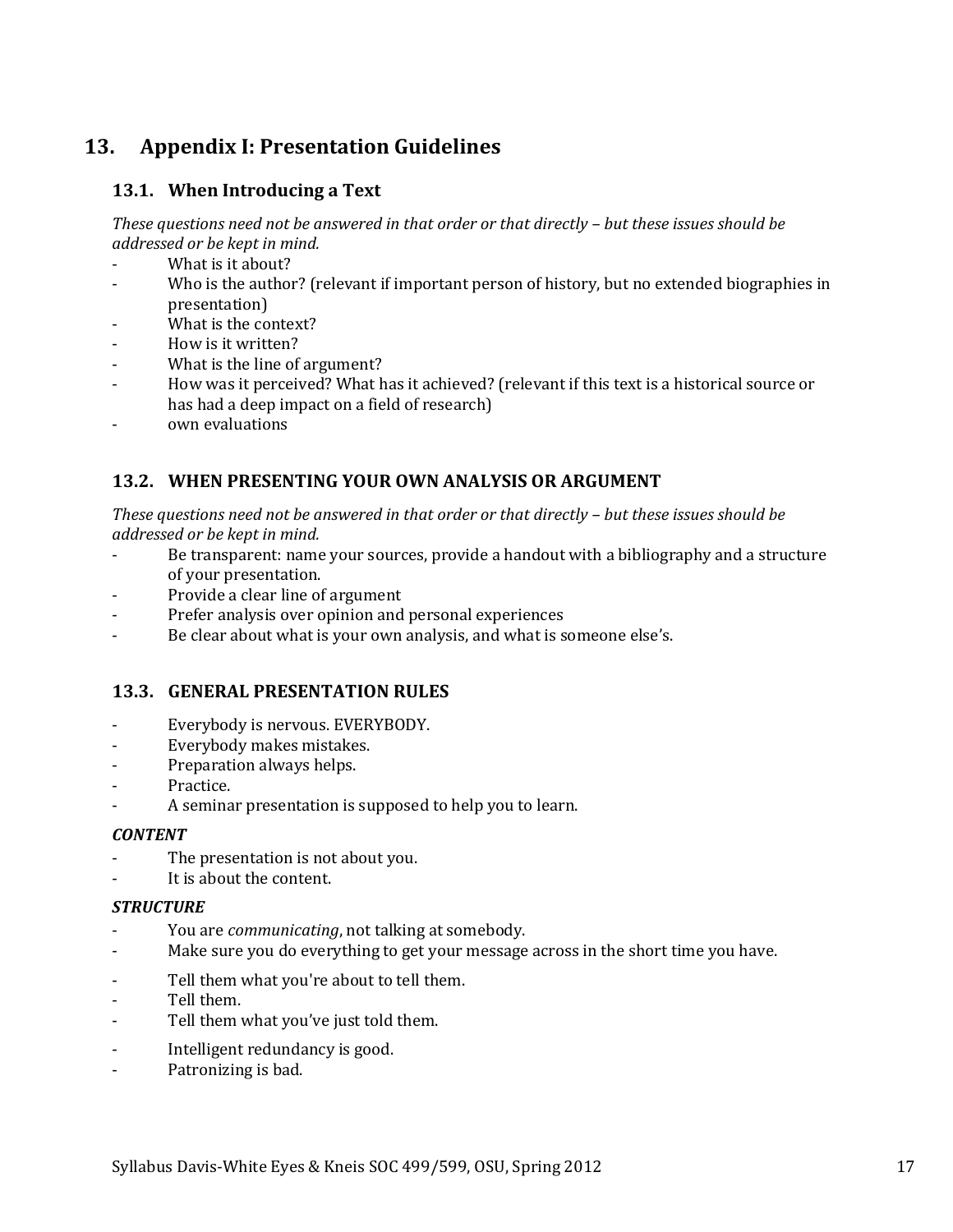#### *MODES OF PRESENTING*

- Do what you feel is most comfortable to you.
- Talk loudly and clearly.
- Make eye contact as much as possible.

#### *Reading out a written text:*

- pro: safety, you tend to forget less, you can formulate better
- contra: inflexible, less communicative

#### *Speaking freely (without notes):*

- pro: flexible, can adapt to audience quickly, communicative
- contra: needs experience, you may forget things, imperfect formulations
- you may compensate with a handout

#### *Speaking freely with notes*

- best of both worlds
- you may even write an introduction & a closing to read out

#### *TIME*

- Time yourself. You have limited time allotted. Test out your presentation beforehand; then add 2-3 minutes. You will always take longer than planned.
- Provide a handout collating your most important findings, central quotes, a bibliography, and your contact information. If you forget to say something important in the presentation, it'll be there.

#### *TECHNOLOGY*

- Use technology only if necessary.
- Only use technology that you know how to handle.
- Be sure to have reliable equipment. If possible, bring your own computer. Apple computer owners: bring an adapter cable for VGA.
- Make backups of your presentation. Make a backup of the backup.
- Be only as fancy as absolutely necessary. Anything flashy that distracts from your message can go.
- Sometimes, a blackboard is enough.
- A paper handout may substitute or supplement a visual presentation. It gives people something to take away.
- Be prepared for tech to break down.

#### *ATTIRE*

- Look professional. This is work, it should look like that.
- Respect your audience. There will always be a question from the audience you won't like. Be cordial. Admit if you don't know something, promise to get back with more information.
- Know how to react: "Never answer the question that is asked of you. Answer the question that you wish had been asked of you." (Robert S. McNamara, *The Fog of War*, 87:11-87:19)

#### *REMEMBER MURPHY'S LAW*

- Nothing is as easy as it seems. Everything takes longer than expected. And if something can go wrong it will, at the worst possible moment.
- Well, hopefully not. But be prepared anyway.
- Good luck!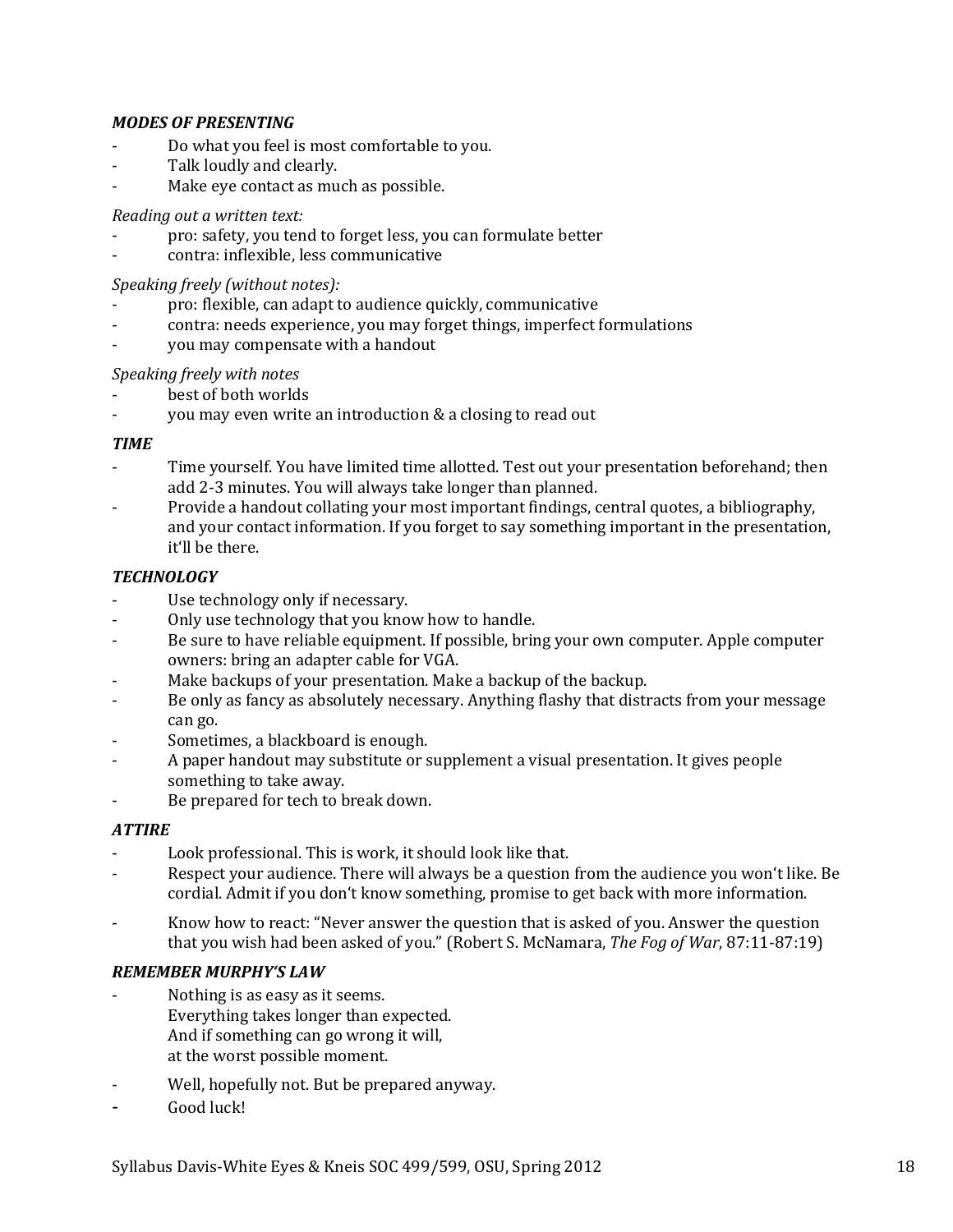# <span id="page-18-0"></span>**14. Appendix II: Citation Guide MLA**

#### **Page/font format:**

- Font Size 12 pt (use a normal system font like Times New Roman, Arial, Cambria, etc.)
- Line spacing 1.5
- Footnotes: 10 pt, Line spacing 1
- Indent quotations longer than 3 lines, with 10 pt size font
- Mark omitted parts of a quotation with squared brackets to distinguish them from possible (round) brackets within the quotation:

"*Falling Down* is a smart film, but it struggles [...] to convince viewers that [the hero] represents an ultimately (mythologically) redundant model of white masculinity." (Kennedy 2000: 122)

#### **Bibliographical reference** in parentheses (Author Year: Page):

Blabla blabla (Soja 1989: 37).

When Works Cited holds more than one title of the same author and from the same year, specify text by adding letters to the publication date:

Blabla blabla (Soja 1989a: 37). Blabla blabla (Soja 1989b: 1).

**Footnotes** should be used only for further comments, not as bibliographical reference.

The **Works Cited** appears at the end of your paper. The format is the following:

#### **For articles in collective volumes:**

Name, First Name. "Article". In: Name, First Name, ed. *Larger Volume*. Publishing Place: Publishing House, Year. Pages.

e.g. Kennedy, Liam. "Paranoid Spatiality: Postmodern Urbanism and American Cinema." In: Balshaw Maria, Liam Kennedy, eds. *Urban Space and Representation.* London: Pluto, 2000. 116-30.

(use ed. for one Editor, eds. for multiple Editors)

#### **For articles in journals or magazines:**

Name, First Name. "Article". Name, First Name. *Magazine Title*. Magazine Number (Year): Pages.

e.g. Foucault, Michel. "Of Other Spaces." *Diacritics* 16.1 (1986): 22-27.

#### **For monographs:**

Name, First Name. *Larger Volume*. Publishing Place: Publishing House, Year. Pages.

e.g. Soja, Edward. *Postmodern Geographies: The Reassertion of Space in Critical Social Theory*. London: Verso, 1989.

#### **For internet articles:**

Name, First Name. "Article." *Main Web Site Title*. URL. Retrieved MM/DD/YYYY.

(or variations, such as organization name or alias in the first place, depending on nature of the web site)

- e.g. Edmunds, R. David. "The US-Mexican War: A Major Watershed." *PBS.*  pbs.org/kera/usmexicanwar/war/major\_watershed.html. Retrieved 09/01/2009.
- e.g. World Health Organization (WHO). *Active Ageing: A Policy Framework*. Geneva: WHO, 2002. who.int/ageing/publications/active/en. Retrieved 08/25/2011.